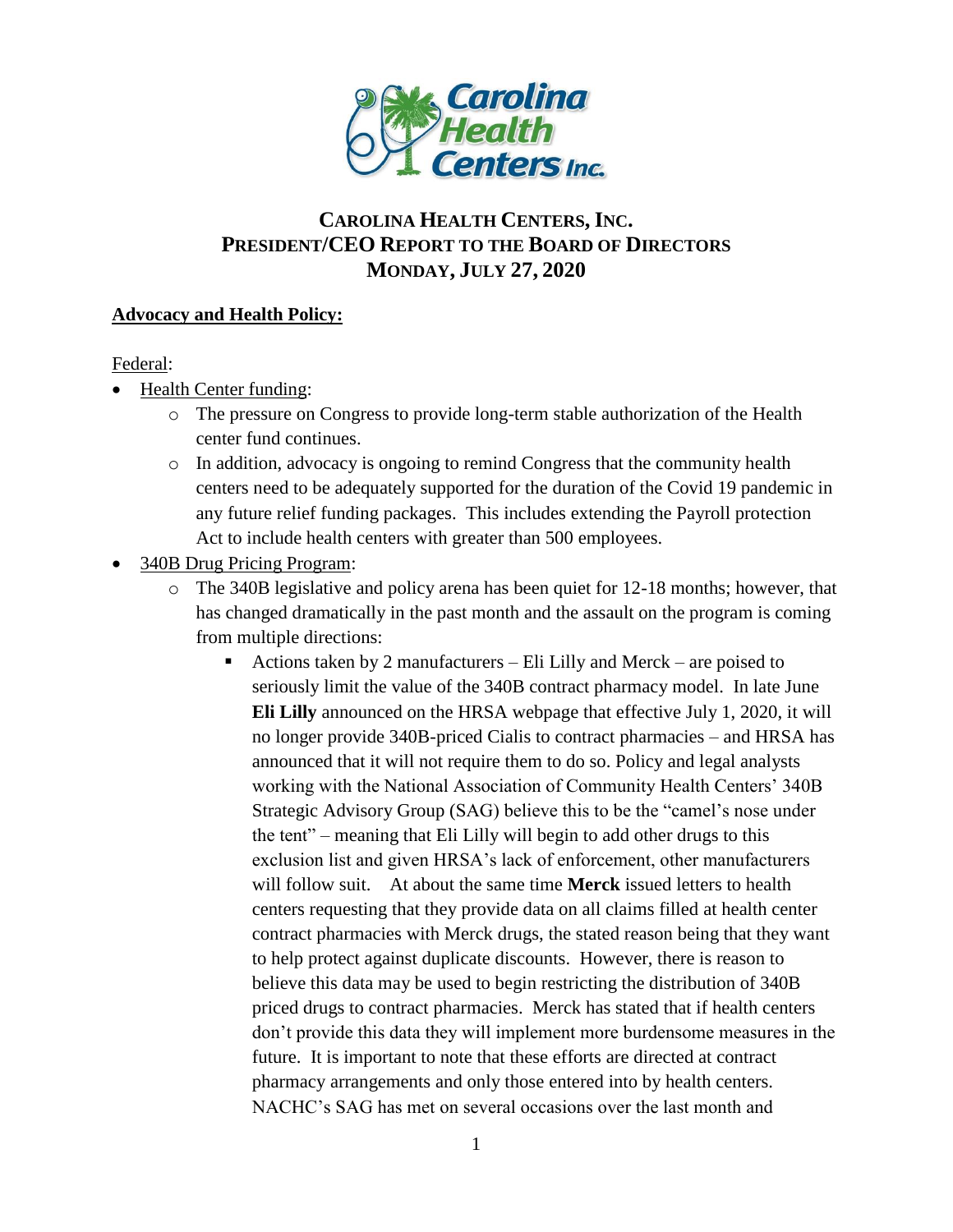developed 2 pronged strategy – one approach being to legally challenge these efforts, and the other being an advocacy/PR campaign based on the devastating impact these actions will have on the capacity of health centers. Health centers have been asked to develop a one-page testimony as to the negative impact on their capacity to serve patients should contract pharmacy be restricted or eliminated. NACHC's written advisory to the SAG and the plan developed are available to CHC Board members upon request.

 On Friday, July 24, 2020 President Trump held a press conference in which he issued four Executive Orders, one of which requires health centers to sell certain medications at 340B cost, thereby eliminating any margin on those sales. Of concern was the President's mischaracterization of the health centers as retaining the savings for themselves and charging low income patients full price for their medications. This action was detailed in the July 27, 2020 Monday Message and we will be working through the NACHC to dispel any negative fallout from these comments. Because I am a member of NACHC's 340B Strategic Advisory Group, we will also be involved in the analysis of the enforceability of this Executive Order and how, if at all it will need to be implemented.

#### State:

• The 2020 legislative agenda for the South Carolina Primary Care Association includes a request for \$8 million in state funding. This request was reduced to \$5 million in the budget proposal presented by SC DHHS. The state continues to operate under a CR so no decision has been made on the final budget.

### **CHC Staff and Leadership Development Activities:**

• I am currently evaluating the best format for the 2020 performance reviews of the senior leadership. Given the impact of the pandemic, it will be difficult to apply the standard evaluation tools and process. I have reached out for input form the team and hope to roll out a customized self-evaluation questionnaire within the next 2 weeks.

### **Strategic and Operational Activities**

- Administration:
	- $\circ$  Much of the team's time and attention is by necessity focused on our Covid 19 response. The Covid 19 Response Team meets twice weekly and there is a weekly Zoom meeting with all of the providers. A current priority is the development of a framework to ensure that CDC guidelines specific to health care workers are applied consistently to all decisions regarding potential employee exposures. That framework has been finalized, vetted by both the providers and the Covid 19 Response Team (on 7/27/20), and is being rolled out effective immediately. Though we will still have situations that need individual evaluation, this framework provides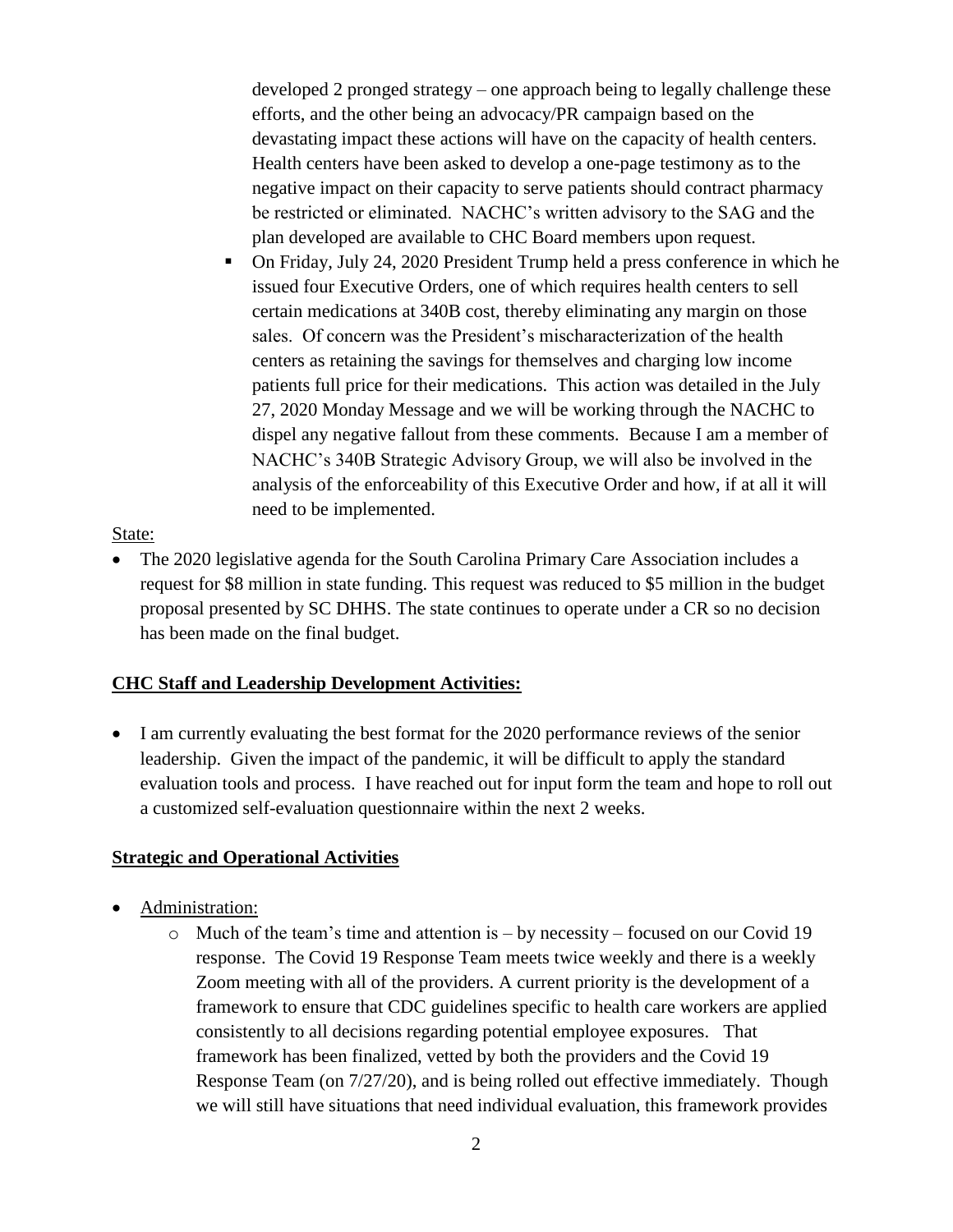uniform direction to supervisors and managers, specifies those situations that will be eligible for Covid related paid leave, and establishes Dr. Simons as the point of contact for evaluating individual cases. An email explaining the general parameters will go out to employees on tomorrow, July 28, 2020.

- Department of Pharmacy:
	- o Currently, Dr. Dominic Mellette, Amy Satterwhite, and I are all participating in the 340B Coalition 2020 Summer Conference, which has been converted to a virtual format. It is being attended by 1,200 people. Dom is presenting at three sessions, and I had the honor of sharing the stage with HRSA Administrator Tom Engels for the opening plenary keynote address, and am a panelist in two other sessions.
- Department of Family Medicine/Department of Pediatrics:
	- o Both medical departments are operating close to capacity. They are totally focused on balancing the demands of the routine operation with our Covid 19 response, and trying to manage continual Covid related staff shortages.
- Behavioral Health: Nothing new to report. Behavioral Health Coordinator Jessica Jacobs is on maternity leave after the birth of twin boys.

## **Partnerships and Affiliations:**

- NACHC:
	- o The Board of Directors and the 3 committees I serve on, as well as the 340B Strategic Advisory Group are meeting regularly in a virtual format.
- $\bullet$  CIMS:
	- o Meetings are ongoing virtually.
- SCPHCA:
	- o Meetings are ongoing virtually.
- Apexus Advisory Council:
	- o Meetings have been suspended through the end of the year.
- Apexus 340B University Faculty:
	- o All in-person 340B University sessions have been cancelled through the end of the year.
- OCHIN CEO Advisory Council:
	- o Meetings are being held virtually and OCHIN has launched several ad-hoc peer support groups that are extremely helpful in sharing and collaborating through the pandemic.

### **Consulting:**

- Consulting engagements completed and billed during the month:
	- o Design and coordination of Community Health Center Expert Sessions for the 340B Coalition 2020 Summer Conference is complete. Consulting fee = \$6,875 plus waiver of \$1,000 conference registration.